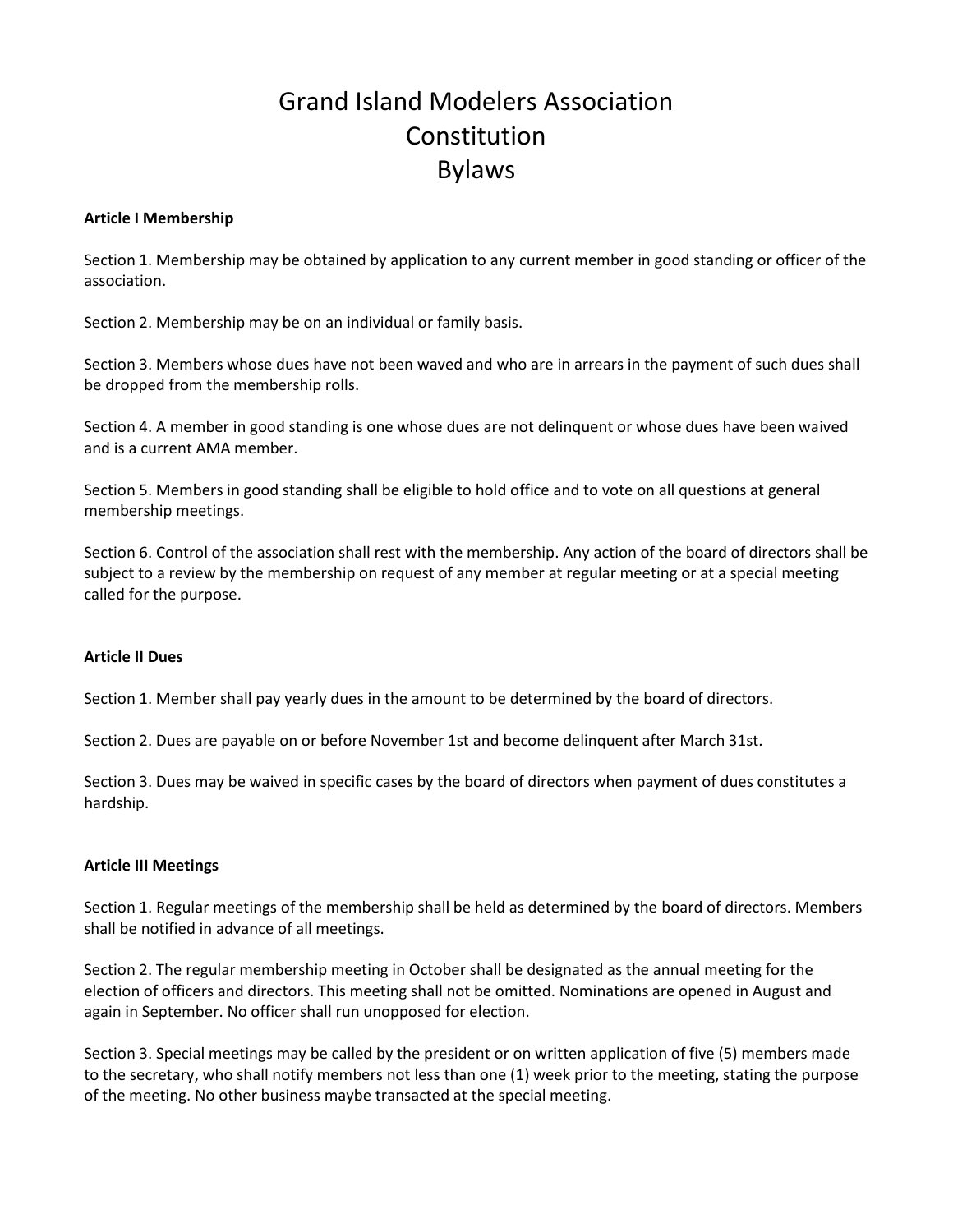Section 4. A quorum shall consist of five (5) voting members in good standing. They must be present in person.

### **Article IV Fiscal year**

Section 1. The fiscal year shall begin November 1st and end October 31st.

## **Article V Board of Directors**

Section 1. The board of directors shall consist of seven (7) members in good standing in the association. The members consist of the current president, vice president, secretary, treasurer, field marshal, safety officer and the past president.

Section 2. A majority of the vote, four (4) of the voting members of the board of director's present in person, shall constitute a quorum. A majority of the seven (7) member board is four (4).

Section 3. The board of directors shall be responsible for the conduct of business of the association and shall be empowered to employ such professional personnel as required to administer the affairs of the association and to prescribe their duties in terms of their employment. The board of directors shall exercise all powers inherent in the association except those expressly reserved to the membership.

#### **Article VI Terms of Officers**

Section 1. The officers of the association shall serve term of two (2) years beginning November 1st following their election or until the qualification of their successors.

Section 2. The president, vice president, secretary, treasurer, field marshal, and the safety officer shall serve two-year terms. The president, secretary, and the field marshal are elected on odd years, and the treasurer, vice president, and safety officer will be elected on even years.

Section 3. All vacancies in the officers of the corporation and in the member of the board of directors shall be filled for the unexpired term by persons elected by the board of directors.

#### **Article VII Bylaws**

Section 1. The president shall preside at all the meetings of the corporation and of the board of directors. He shall appoint the chairman of all committees, with the approval of the board of directors, and supervise directly or indirectly their work. He may appoint special committees as required. He shall act as the executive officer of the corporation, and in general perform the duties usually associated with the office of the president.

Section 2. The vice president shall succeed to the presidency in case of a vacancy in the office and shall perform the duties of the president in his absence or disability. He shall undertake such other responsibilities as the president may assign.

Section 3. The secretary shall handle the correspondence of the corporation and maintain a record of the proceedings of all meetings of the membership and the directors. He shall be the custodian of all records of the corporation.